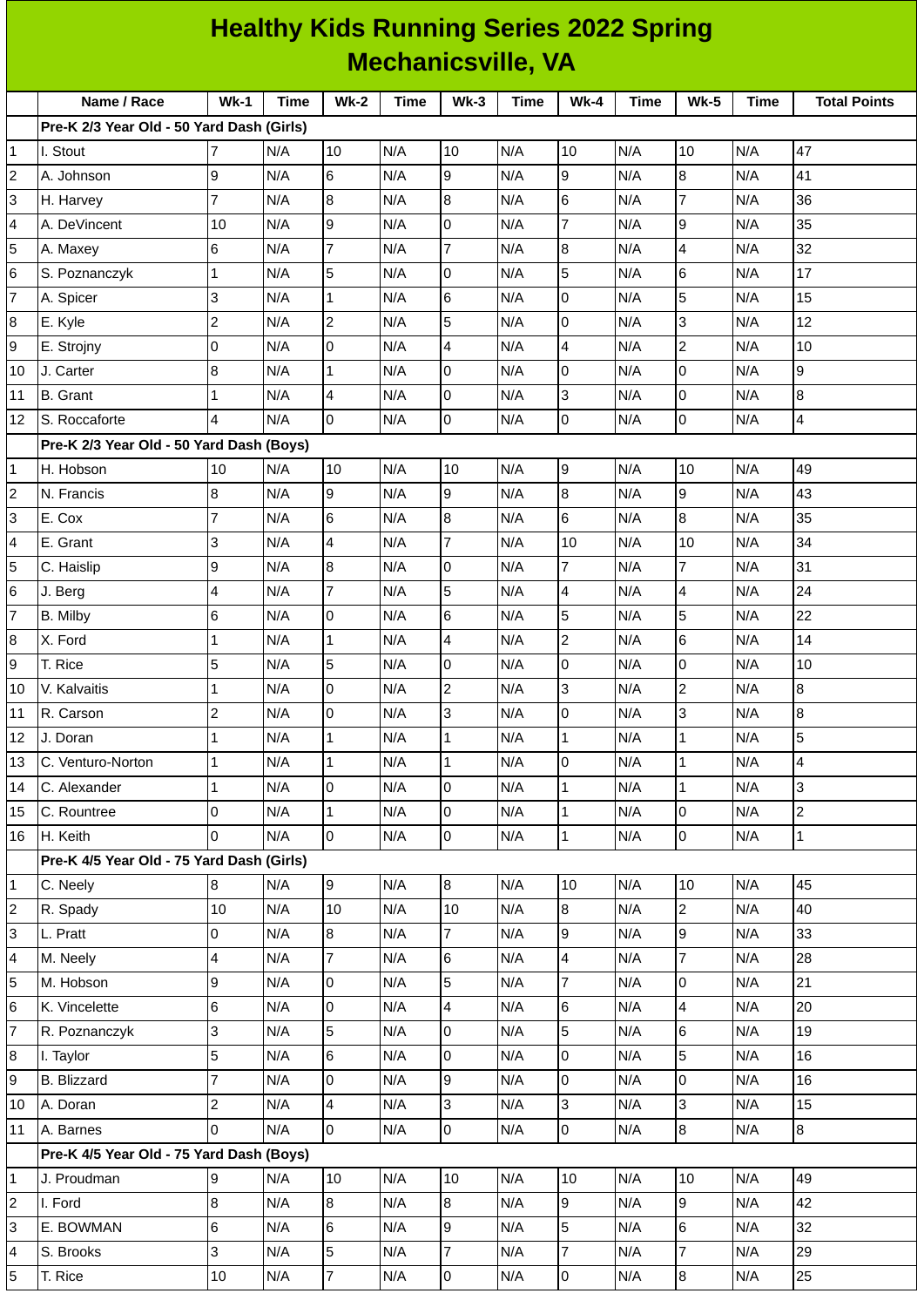## **Healthy Kids Running Series 2022 Spring Mechanicsville, VA**

| 6                       | M. Lehatto                                  | 4              | N/A   | 9                       | N/A   | 3              | N/A   | 4                        | N/A   | 4                       | N/A   | 24              |
|-------------------------|---------------------------------------------|----------------|-------|-------------------------|-------|----------------|-------|--------------------------|-------|-------------------------|-------|-----------------|
| $\overline{7}$          | K. Brazier                                  | $\mathbf 1$    | N/A   | $\overline{\mathbf{4}}$ | N/A   | 5              | N/A   | 6                        | N/A   | 5                       | N/A   | 21              |
| 8                       | W. Clayton                                  | $\overline{7}$ | N/A   | $\overline{c}$          | N/A   | $\overline{c}$ | N/A   | $\mathbf{2}$             | N/A   | 3                       | N/A   | 16              |
| 9                       | <b>B.</b> Haynes                            | 5              | N/A   | 3                       | N/A   | 6              | N/A   | $\overline{0}$           | N/A   | $\overline{0}$          | N/A   | 14              |
| 10                      | H. Stoop                                    | $\mathbf 1$    | N/A   | 0                       | N/A   | 4              | N/A   | $\bf{8}$                 | N/A   | $\mathsf 0$             | N/A   | 13              |
| 11                      | S. Raghavan                                 | $\overline{c}$ | N/A   | $\mathbf{1}$            | N/A   | 0              | N/A   | 0                        | N/A   | $\mathsf{O}\xspace$     | N/A   | 3               |
| 12                      | T. Rountree                                 | 0              | N/A   | 0                       | N/A   | 0              | N/A   | 3                        | N/A   | $\mathbf 0$             | N/A   | 3               |
| 13                      | A. Barnes                                   | 0              | N/A   | 0                       | N/A   | 0              | N/A   | 0                        | N/A   | $\overline{c}$          | N/A   | $\overline{2}$  |
|                         | Kindergarten & 1st Grade - 1/4 Mile (Girls) |                |       |                         |       |                |       |                          |       |                         |       |                 |
| $\mathbf{1}$            | H. Harvey                                   | 10             | 01:36 | 10                      | 01:32 | 10             | 01:31 | 10                       | 01:31 | 10                      | 01:34 | 50              |
| $\overline{c}$          | A. Brooks                                   | 8              | 01:47 | 9                       | 01:43 | $\overline{7}$ | 01:44 | 9                        | 01:41 | 9                       | 01:42 | 42              |
| 3                       | A. Irvin                                    | 9              | 01:46 | 8                       | 01:46 | 9              | 01:42 | $\bf{8}$                 | 01:43 | $\overline{0}$          | N/A   | 34              |
| 4                       | C. Byrd                                     | $\overline{7}$ | 02:00 | 5                       | 02:01 | 6              | 01:53 | $\overline{7}$           | 01:52 | 5                       | 01:58 | 30              |
| 5                       | E. Pratt                                    | 0              | N/A   | $\overline{7}$          | 01:47 | 8              | 01:43 | $\overline{7}$           | 01:52 | 8                       | 01:51 | 30              |
| 6                       | J. Ellis                                    | $\mathbf{1}$   | 02:12 | 6                       | 01:55 | $\mathbf{1}$   | 02:16 | 5                        | 01:57 | $\,6$                   | 01:55 | 19              |
| $\overline{7}$          | A. Quinonez                                 | 4              | 02:06 | 4                       | 02:03 | 0              | N/A   | $\mathbf{1}$             | 02:08 | $\, 8$                  | 01:51 | 17              |
| 8                       | H. Funkhouser                               | 5              | 02:04 | $\overline{0}$          | N/A   | 5              | 01:54 | $\mathsf 0$              | N/A   | $\overline{\mathbf{4}}$ | 02:03 | 14              |
| 9                       | Q. Poznanczyk                               | 3              | 02:07 | $\overline{\mathbf{4}}$ | 02:03 | 0              | N/A   | 3                        | 02:07 | $\mathbf 1$             | 02:06 | 11              |
| 10                      | J. McLemore                                 | $6\phantom{a}$ | 02:03 | $\overline{0}$          | N/A   | 4              | 01:55 | 0                        | N/A   | $\mathsf 0$             | N/A   | 10              |
| 11                      | L. Brown                                    | $\mathbf 1$    | 02:20 | $\overline{c}$          | 02:07 | 3              | 02:08 | $\mathbf 1$              | 02:11 | $\overline{c}$          | 02:05 | $\mathsf g$     |
| 12                      | C. Sheffield                                | $\overline{c}$ | 02:11 | $\mathbf{1}$            | 02:28 | $\overline{c}$ | 02:09 | 3                        | 02:07 | $\mathbf{1}$            | 02:07 | 9               |
| 13                      | N. Stout                                    | $\mathbf 1$    | 02:16 | $\mathbf{1}$            | 02:09 | $\mathbf{1}$   | 02:13 | 4                        | 02:03 | $\mathbf{1}$            | 02:09 | 8               |
| 14                      | F. Kalevas                                  | $\mathbf{1}$   | 02:16 | 0                       | N/A   | $\mathbf{1}$   | 02:11 | $\mathbf{1}$             | 02:09 | 3                       | 02:04 | $6\phantom{.}6$ |
| 15                      | M. Meador                                   | $\mathbf 1$    | 02:35 | $\mathbf 1$             | 02:49 | $\mathbf 1$    | 02:42 | $\mathbf{1}$             | 02:27 | $\mathbf 1$             | 03:11 | 5               |
| 16                      | K. Benton                                   | $\mathbf{1}$   | 02:27 | $\mathbf{1}$            | 02:30 | $\mathbf{1}$   | 02:31 | $\boldsymbol{0}$         | N/A   | $\mathbf{1}$            | 02:52 | 4               |
| 17                      | E. Brown                                    | 0              | N/A   | $\mathbf 1$             | 02:21 | $\mathbf{1}$   | 02:23 | $\mathbf 1$              | 02:26 | 0                       | N/A   | 3               |
| 18                      | E. Roccaforte                               | $\mathbf{1}$   | N/A   | $\mathbf{1}$            | N/A   | 0              | N/A   | 0                        | N/A   | $\mathsf 0$             | N/A   | $\mathbf{2}$    |
|                         | Kindergarten & 1st Grade - 1/4 Mile (Boys)  |                |       |                         |       |                |       |                          |       |                         |       |                 |
| $\mathbf{1}$            | Z. Lehatto                                  | 10             | 01:47 | 8                       | 01:45 | 9              | 01:43 | 9                        | 01:40 | 8                       | 01:44 | 44              |
| $\overline{\mathbf{c}}$ | C. Vincelette                               | 9              | 01:48 | 9                       | 01:43 | 5              | 01:52 | 8                        | 01:41 | 9                       | 01:40 | 40              |
| 3                       | H. Nickel                                   | 0              | N/A   | 10                      | 01:38 | 10             | 01:30 | 10                       | 01:35 | 10                      | 01:38 | 40              |
| 4                       | M. Higgins                                  | 6              | 01:56 | 6                       | 01:51 | 8              | 01:44 | 7                        | 01:48 | $\overline{7}$          | 01:45 | 34              |
| 5                       | H. Dunkley                                  | 8              | 01:52 | $\overline{7}$          | 01:49 | 6              | 01:51 | $\overline{\mathcal{A}}$ | 01:50 | 5                       | 01:49 | 30              |
| 6                       | O. Cox                                      | $\overline{7}$ | 01:55 | 4                       | 01:54 | $\overline{7}$ | 01:49 | 5                        | 01:49 | $6\phantom{.}6$         | 01:48 | 29              |
| $\overline{7}$          | C. Maxey                                    | $\overline{c}$ | 02:00 | 5                       | 01:52 | 4              | 01:54 | 7                        | 01:48 | $\mathsf 0$             | N/A   | 18              |
| 8                       | A. Keenan                                   | 5              | 01:57 | 3                       | 01:55 | $\overline{c}$ | 01:55 | 3                        | 01:58 | $\pmb{4}$               | 01:59 | 17              |
| 9                       | L. Blackburn                                | 4              | 01:58 | $\mathbf 1$             | 02:07 | 4              | 01:54 | $\overline{c}$           | 01:59 | $\overline{2}$          | 02:04 | 13              |
| 10                      | C. DeVincent                                | 4              | 01:58 | $\overline{c}$          | 02:06 | $\mathbf{1}$   | 02:00 | $\mathbf{1}$             | 03:00 | $\mathbf 1$             | 02:55 | $\overline{9}$  |
| 11                      | M. Hobson                                   | $\mathbf{1}$   | 02:04 | $\mathbf{1}$            | 02:11 | $\mathbf 1$    | 02:08 | $\mathbf{1}$             | 02:17 | $\overline{3}$          | 02:00 | $\overline{7}$  |
| 12                      | J. Adkins                                   | 1              | 02:10 | $\mathbf 1$             | 02:13 | $\mathbf{1}$   | 02:17 | $\mathbf{1}$             | 02:18 | 1                       | 02:13 | 5               |
| 13                      | <b>B.</b> Haislip                           | $\mathbf{1}$   | 02:09 | 0                       | N/A   | 0              | N/A   | 0                        | N/A   | $\mathbf{1}$            | 02:06 | $\overline{c}$  |
| 14                      | N. Gemmill                                  | $\mathbf{1}$   | 02:02 | $\overline{0}$          | N/A   | $\mathbf{1}$   | 02:16 | 0                        | N/A   | $\overline{0}$          | N/A   | $\overline{c}$  |
| 15                      | J. Goodwillie VI                            | $\mathbf{1}$   | 02:07 | $\mathbf 1$             | 02:13 | 0              | N/A   | 0                        | N/A   | 0                       | N/A   | $\overline{2}$  |
|                         | 2nd & 3rd Grade - 1/2 Mile (Girls)          |                |       |                         |       |                |       |                          |       |                         |       |                 |
| 1                       | S. Francis                                  | 10             | 03:56 | 10                      | 03:45 | 8              | 03:59 | 9                        | 04:02 | 10                      | 03:47 | 47              |
| 2                       | M. Pappas                                   | 4              | 05:15 | 8                       | 04:10 | 9              | 03:56 | 10                       | 03:54 | 9                       | 03:48 | 40              |
| 3                       | <b>B.</b> Meador                            | $\overline{7}$ | 04:34 | 5                       | 04:50 | 10             | 03:52 | $\overline{7}$           | 04:21 | $\overline{7}$          | 04:13 | 36              |
| 4                       | A. Doran                                    | 9              | 04:10 | 9                       | 04:07 | 6              | 04:30 | 6                        | 04:26 | $\,6$                   | 04:19 | 36              |
| 5                       | S. Kronenberg                               | $\bf 6$        | 04:54 | $6\phantom{.}6$         | 04:20 | $\overline{7}$ | 04:16 | $\, 8$                   | 04:10 | $\bf{8}$                | 04:11 | 35              |